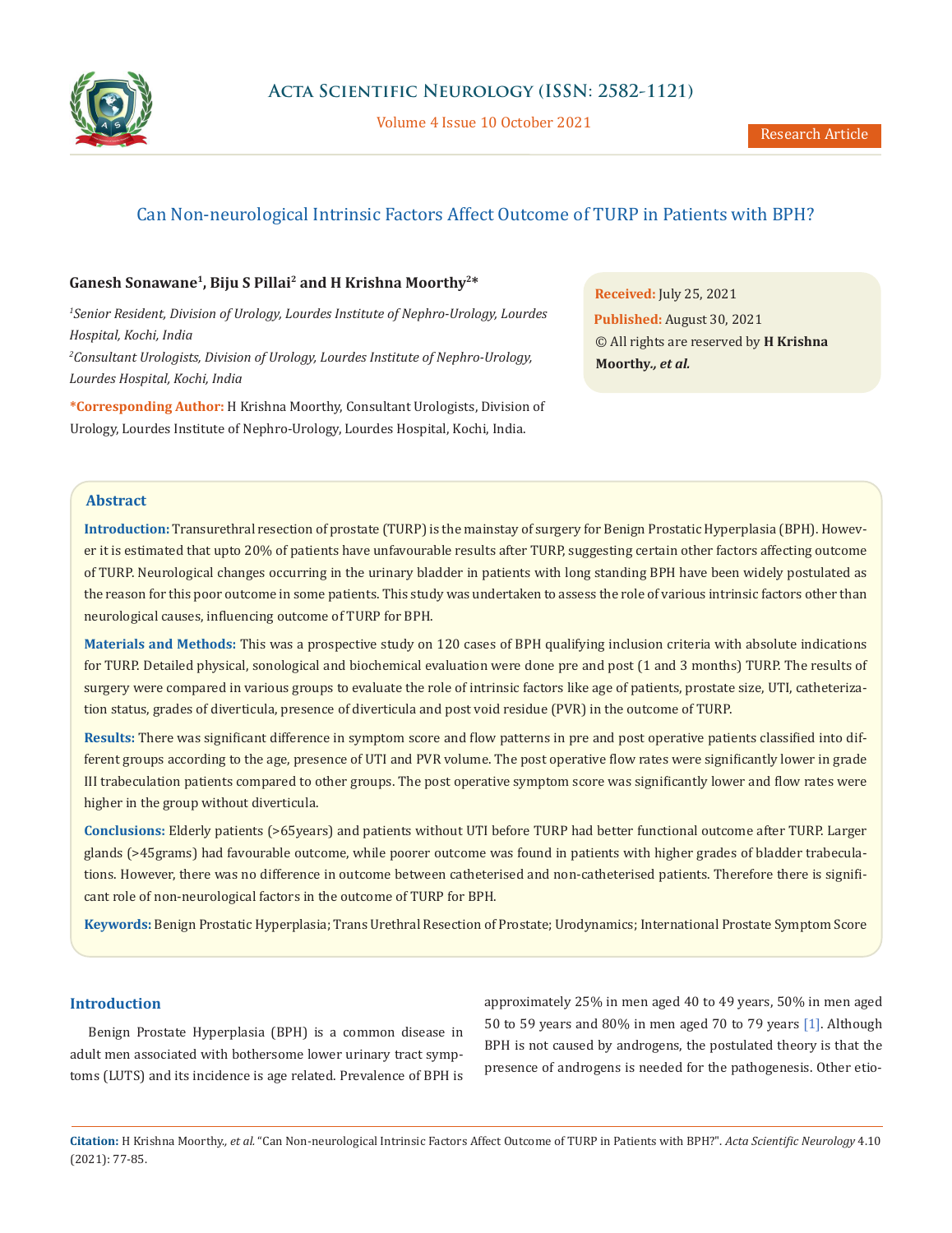pathological causes postulated for BPH include age-related tissue changes, metabolic syndrome, hormonal alterations, inflammation etc. [2].

The most common presenting complication of BPH that requires hospitalization is acute urinary retention (AUR), which is an important health issue. Many complications of BPH like recurrent urinary tract infections (UTIs), formation of bladder calculi, hematuria, and damage to bladder wall and kidneys develop when there is chronic urinary obstruction due to BPH. Although BPH is generally not a life threatening condition, it can have a marked effect on patient's Quality Of Life (QOL) [3].

Minimally invasive procedures including Transurethral Resection of Prostate (TURP) and Transurethral Laser Enucleation of Prostate (TULEP) have become mainstay of operative management of BPH. Open surgery is currently being reserved for larger glands or when BPH is associated with other complications like a large bladder stone. In spite of all developments in surgical crafts, TURP is still considered as gold standard for the management of BPH [5]. It is estimated that TURP is the second most common surgery performed next to cataract surgery in male patients older than 50 years of age.

The outcome of TURP can be assessed by changes in various subjective parameters like Boyarsky score, Madsen Iversen score, American Urological Association (AUA) symptom index, Danish prostatic symptom score, International Prostatic Symptom Score (IPSS Score) and objective parameters like Urodynamic and uroflowmetry parameters including Maximum Flow Rate (Qmax) and Average Flow Rate (Qav). Though regarded as gold standard, it is discerning to note that upto 20% of patients have unfavourable results after TURP  $[4]$ . This points to the fact that various other intrinsic factors also influence the results of TURP for troublesome BPH. Various neurological changes in the form of hyper or hypoactivity has been established to develop in the urinary bladder in patients with urinary obstruction due to long standing BPH. Many scientists have suggested undertaking urodynamic studies (UDS) before embarking on TURP in patients with BPH of long duration symptoms [5-7]. However a recent study showed that routine use of UDS in men undergoing investigation for LUTS was not useful and it could only be advised for selective utilisation in individual cases to assess the long-term outcomes of diagnosis and therapy [8]. Moreover the urodynamic changes mostly revert after a few months of surgery in these patients.

Therefore there is an urgent need to study the factors other than neurological changes in urinary bladder in patients with urinary obstruction, before we undertake TURP for treatment of BPH and reassure the patient regarding the results of procedure.

This study was undertaken to assess various non-neurological pre operative and intra operative intrinsic factors which would influence the post operative outcome in patients undergoing TURP for BPH.

#### **Materials and Methods**

This was a prospective study on patients with BPH having absolute indication for TURP, aged between 50 yrs to 80 yrs and fit for surgery. Patients with carcinoma prostate, coexistent urothelial malignancy, neurological disorders and those on medicines which affect bladder contractility, long standing uncontrolled diabetes mellitus (>8-10 years), other coexistent diseases like chronic kidney disease, upper tract pathologies, stricture urethra etc, past history of surgeries in prostate and patients undergoing incomplete resection/staged TURP were excluded from the study. Patients with symptoms of BPH of more than 1 year were also excluded, to avoid the neurological factors in bladder due to long standing BPH as a confounding factor in the results of TURP. After obtaining Institutional Ethical Committee clearance, a total of 120 patients fulfilling inclusion criteria were enrolled in this study. The diagnosis of BPH was confirmed by clinical and radiological evaluation including digital rectal examination (DRE). Patient age and associated comorbid conditions were recorded. Based on age, the patients were classified into two groups - those below 65 yrs and those above 65 years. In patients who presented with AUR, urinary symptoms prior to developing AUR were recorded. Post operatively, IPSS score assessment was done in all patients at 1 month and 3 months after TURP.

Patients were classified into four groups depending upon size of prostate on DRE (Grade I,II,III,IV) [4]. Routine blood investigations like complete haemogram, serum creatinine and random blood sugar were done before the procedure. Routine urine analysis and urine culture were done in all patients to rule out urinary tract infection. Urine culture was done by collecting the mid stream voided urine in patients without AUR. For patients with AUR, urine sample was collected from urethral catheter. If culture was found to be positive, appropriate antibiotic was given for one week before the procedure and the patients were taken up for surgery. Patients

78

**Citation:** H Krishna Moorthy.*, et al.* "Can Non-neurological Intrinsic Factors Affect Outcome of TURP in Patients with BPH?". *Acta Scientific Neurology* 4.10 (2021): 77-85.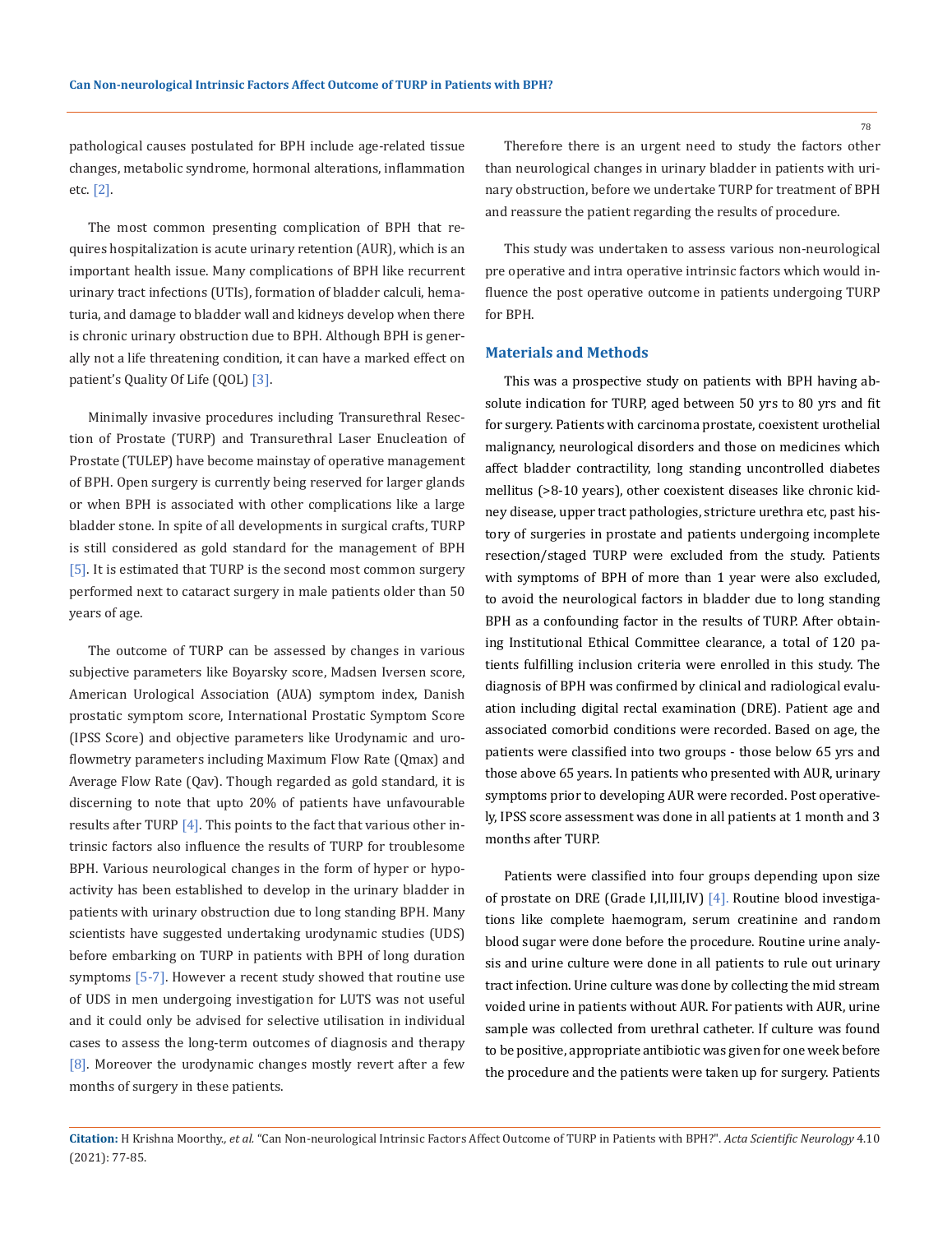were classified into two groups - those who had UTI prior to surgery and those without UTI.

Serum PSA was measured in all patients as a marker of carcinoma prostate. In patients with catheter, serum PSA was done after appropriate antibiotic therapy for one month. If the PSA was above 4 ng/ml, or if the percentage of free PSA was less than 25% along with an abnormal DRE finding, prostate biopsy was done to rule out malignancy. Once the patient was found to have biopsy proved malignancy, he was excluded from the study.

Preoperatively Uroflowmetry was done in all patients (except patients who presented with AUR) to assess the flow pattern including Maximum flow rate (Qmax) and Average flow rate (Qav). Patients who were suspicious to have stricture urethra underwent ascending urothrogram and when confirmed, were excluded from the study. If there was any suspicion of neurogenic bladder, urodynamic evaluation was done. Patients with neurogenic bladder were excluded from the study. Uroflow assessment was done in all patients at 1 month and 3 months after TURP.

Transabdominal Ultra sonogram (USG) was done preoperatively to measure the prostate size in all patients and to assess the post void residue (PVR) in patients who were not on catheter. Based on USG, the patients were grouped into those with >45 gm prostate and those with less than 45 gm prostate volume and those with PVR >60 ml and less than 60 ml. USG was performed post operatively to measure PVR at 1 month and 3 months post operatively.

All patients fulfilling inclusion criteria underwent standard, complete monopolar TURP under spinal anesthesia performed by a single senior Urologist having >10 yrs of expertise. Catheter was removed in all patients on 4th post operative day. Based on grades of trabeculations assessed during cystoscopy, the patients were classified into four groups (grade 0, I, II and III – none, mild, moderate and severe trabeculations).

Un paired student t test was used to find out the significance of difference between proportion and percentage of the results obtained. Repeated measure ANOVA was applied to calculate significance of pre operative intrinsic factors on postoperative outcome.

# **Results**

Out of the 120 patients, 50 belonged to the age group less than

65 years and the rest were above 65 yrs. The mean age of the patients was found to be  $67.2 \pm 7.14$  years.

On DRE, 20 patients had grade I prostatomegaly 72 patients had grade II and 28 had grade III prostatomegaly. Based on USG, the mean prostate size was found to be  $55.63 \pm 14.03$  grams (range: 28-86 grams).

Based on intra operative cystoscopic findings of trabeculations grading, 50 patients had grade I, 30 patients had grade II, 12 patients had grade III trabeculations and 28 patients had no trabeculations. 38 patients had coexistent diverticuli.

90 patients had urinary tract infection prior to surgery and were on antibiotics for a minimum of 1 week prior to surgery.

Significant decrease in IPSS was noted post operatively in all patients (p < 0.05), while Qmax and Qav increased significantly on post operative assessment at 1 month and 3 months compared to baseline in non-catheterised patients (p < 0.05). Table 1 depicts the change in IPSS in pre and post operative settings.

|                                        | <b>Mean IPSS</b> | <b>Mean Omax</b> | <b>Mean Oav</b>  |
|----------------------------------------|------------------|------------------|------------------|
| Pre operative                          | $26.65 \pm 3.56$ | $8.68 \pm 1.88$  | $3.34 \pm 0.52$  |
| Post operative (1<br>month) $(ml/s)$   | $12.43 \pm 2.66$ | $19.05 \pm 2.18$ | $7.13 \pm 1.3$   |
| Post operative (3)<br>months) $(ml/s)$ | $12.70 \pm 3.74$ | $18.32 \pm 3.07$ | $16.76 \pm 1.40$ |
| value                                  | < 0.01           | < 0.01           | < 0.01           |

**Table 1:** Change in IPSS (n = 120).

IPSS: International symptom score, Qmax: Maximum urinary flow rate, Qav: Average urinary flow rate.

p value calculate by Repeated measures ANOVA.

Qmax and Qav comparison done only for preoperatively non-catherized patients (n = 48).

There was a significant reduction in PVR volume in 48 non catheterised patients at 1 month and 3 months post operatively in comparison to the pre surgery mean values. However no statistical difference was found between the values measured at 1 month and 3 months in post-hoc analysis  $(p > 0.05)$  (Table 2).

**Citation:** H Krishna Moorthy.*, et al.* "Can Non-neurological Intrinsic Factors Affect Outcome of TURP in Patients with BPH?". *Acta Scientific Neurology* 4.10 (2021): 77-85.

79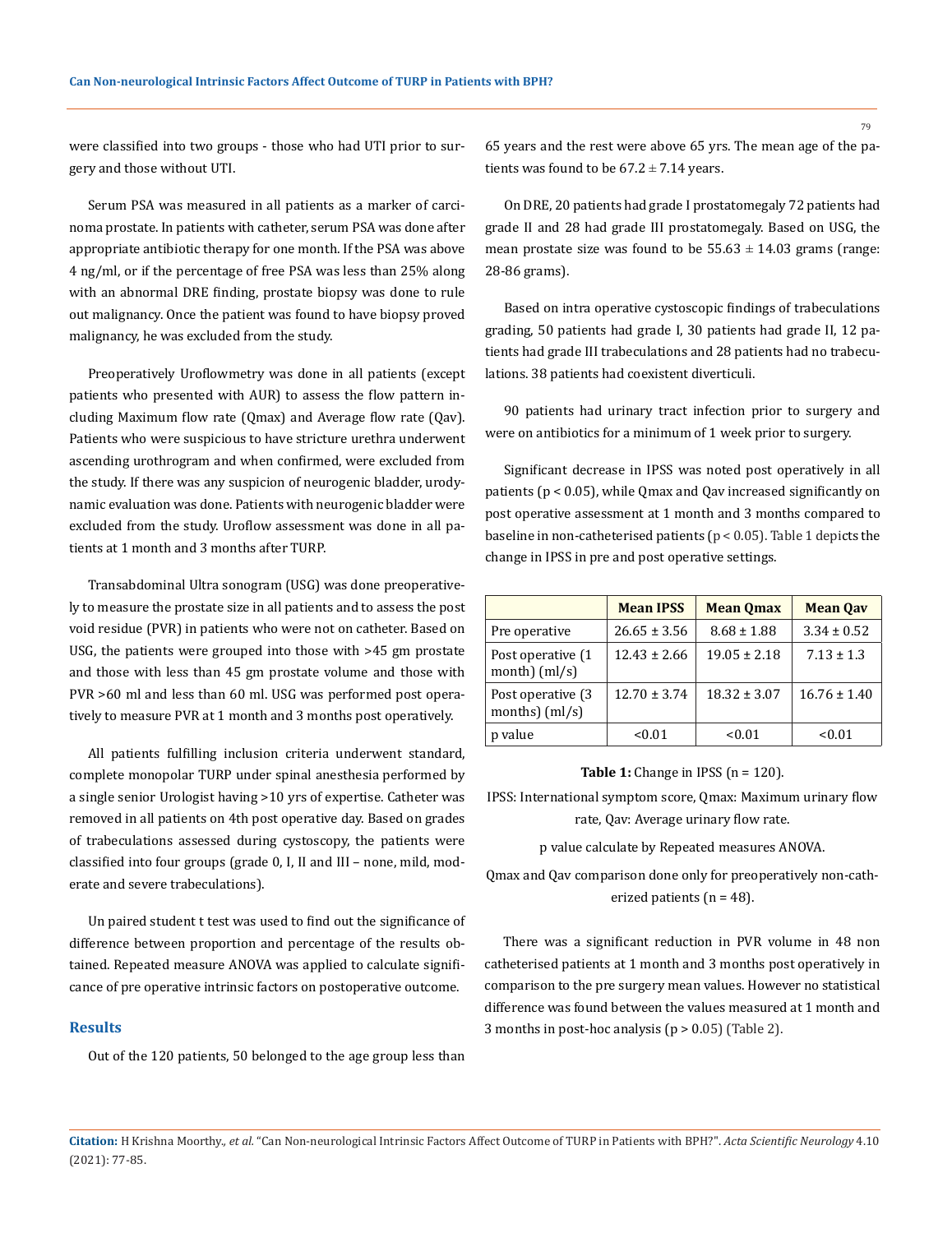|                          | Mean Post-void residual urine<br>volume (ml) |
|--------------------------|----------------------------------------------|
| Pre operative            | $92.37 \pm 52.84$                            |
| Post operative (1 month) | $28.83 \pm 22.1$                             |
| Post operative (3months) | $34.85 \pm 26.9$                             |
| value                    | 01 (۱-                                       |

**Table 2:** Changes in Post Void Residual volume (n = 48).

p < 0.05 considered significant by Repeated measures ANOVA Test.

# **Results of analysis of functional outcomes correlated with intrinsic factors**

# **Age of patients**

Based on functional outcome parameters, post operative IPSS was found to be significantly higher (poorer outcome) in the patient group <65 years at 3 months post operative (p < 0.05). However, the post operative Qmax and Qav were significantly higher (favourable outcome) in the age group >65 yrs. Table 3 shows the details.

|                                                   | Age of patients<br>( <b>65</b> years)<br>$[n = 50]$ | <b>Age of patients</b><br>$( > 65$ years)<br>$[n = 70]$ | p<br>value |
|---------------------------------------------------|-----------------------------------------------------|---------------------------------------------------------|------------|
| Pre operative IPSS                                | $26.32 \pm 4.5$                                     | $26.89 \pm 2.74$                                        | 0.53       |
| Post operative<br>IPSS (1 month)                  | $12.52 \pm 2.86$                                    | $12.37 \pm 2.56$                                        | 0.61       |
| Post operative<br>IPSS (3 months)                 | $13.76 \pm 4.93$                                    | $11.94 \pm 2.4$                                         | 0.03       |
| Pre operative<br>Qmax (ml/sec)                    | $8.88 \pm 1.83$                                     | $8.54 \pm 1.93$                                         | 0.46       |
| Post operative<br>Qmax (1 month)<br>(ml/sec)      | $19.04 + 2.15$                                      | $19.06 + 2.24$                                          | 0.81       |
| Post operative<br>Qmax (3 months)<br>(ml/sec)     | $17.68 \pm 3.91$                                    | $19.77 \pm 2.25$                                        | 0.02       |
| Pre operative Oav<br>(ml/sec)                     | $3.33 \pm 0.53$                                     | $3.34 \pm 0.52$                                         | 0.91       |
| Post operative Qav<br>$(1$ month $)$ (ml/<br>sec) | $7.3 \pm 1.48$                                      | $7.11 \pm 1.18$                                         | 0.45       |
| Post operative Qav<br>$(3$ months) $(m)/$<br>sec) | $6.56 \pm 1.64$                                     | $6.93 \pm 1.23$                                         | 0.04       |

**Table 3:** Effect of age on functional outcomes of surgery.

IPSS: International prostate symptom score, Qmax: maximum urinary flow rate, Qav: average urinary flow rate.

p < 0.05 considered significant by unpaired t test.

Pre operative Qmax and Qav calculated only for non-catheterized patients.

#### **Presence of UTI**

Post operative IPSS was found to be significantly higher (poorer outcome) in the UTI-positive group at 3 months post operative (p < 0.05). The post operative Qmax and Qav were also significantly lower (poorer outcome) in the UTI-positive group (Table 4).

|                                                | Absence of<br><b>UTI</b> | <b>Presence of</b><br>UTI | p value |
|------------------------------------------------|--------------------------|---------------------------|---------|
|                                                | $(n = 30)$               | $(n = 90)$                |         |
| Pre operative IPSS                             | $24.63 \pm 3.9$          | $26.39 + 3.12$            | 0.09    |
| Post operative IPSS<br>$(1$ month)             | $11.19 \pm 2.4$          | $12.89 \pm 2.63$          | 0.04    |
| Post operative IPSS<br>(3 months)              | $11.44 \pm 2.76$         | $13.16 \pm 3.97$          | 0.01    |
| Pre operative Qmax<br>(ml/sec)                 | $9.31 \pm 1.92$          | $8.45 \pm 1.84$           | 0.16    |
| Post operative Qmax<br>(1 month) (ml/sec)      | $18.81 \pm 2.07$         | $19.14 + 2.24$            | 0.23    |
| Post operative Qmax<br>$(3$ months) $(ml/sec)$ | $18.63 \pm 2.8$          | $18.1 \pm 3.18$           | 0.04    |
| Pre operative Qav<br>(ml/sec)                  | $3.36 \pm 0.53$          | $3.33 \pm 0.52$           | 0.89    |
| Post operative Qav (1<br>month) (ml/sec)       | $7.45 \pm 1.48$          | $7.01 \pm 1.28$           | 0.04    |
| Post operative Qav (3)<br>months) $(ml/sec)$   | $7.39 \pm 1.32$          | $6.53 \pm 1.37$           | 0.01    |

**Table 4:** Effect of UTI on functional outcomes of surgery.

IPSS: International prostate symptom score, Qmax: maximum urinary flow rate, Qav: average urinary flow rate.

P < 0.05 considered significant by unpaired t test.

Pre- op Qmax and Qav calculated only for non-catheterized patients.

#### **Status of indwelling catheter**

No statistical difference was found in various parameters measured between patients with catheter and without catheter (p>0.05) as shown in table 5.

#### **Preoperative post-void residue**

Post operative IPSS was found to be significantly higher (poorer outcome) in the group where the PVR was >60 ml at both 1 month and 3 months post operative. The post operative Qmax and Qav were comparable in both the study groups  $(p > 0.05)$  (Table 6).

#### **Sonologically measured size of prostate**

Post operative IPSS was found to be comparable in both the study groups at every point of measurement of parameter. The post operative Qmax and Qav were found to be significantly higher (fa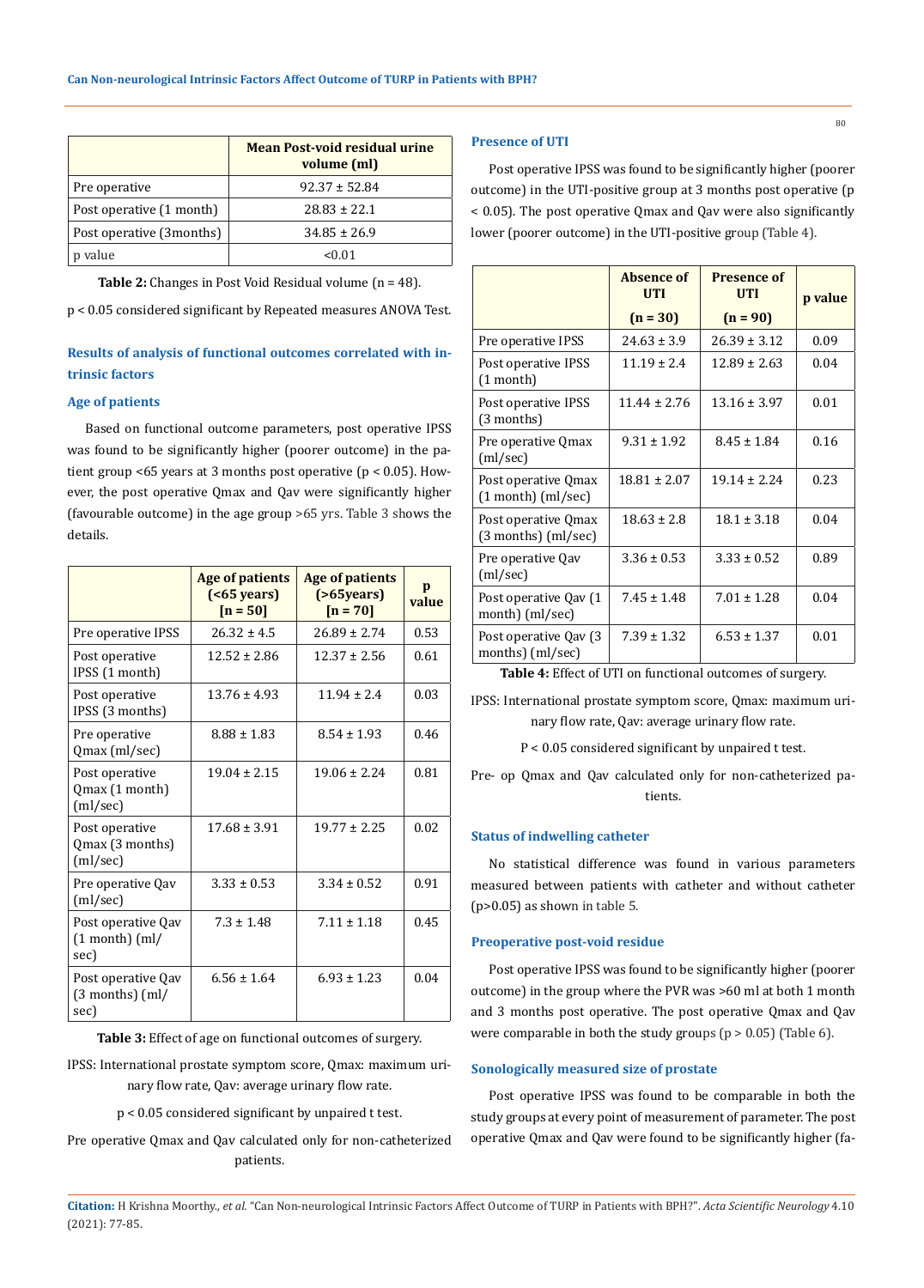vourable outcome) in the  $>45$  grams prostate size group ( $p < 0.05$ ) (Table 7).

|                                               | No catheter<br>$(n = 48)$ | <b>Catheter</b><br><b>Present</b><br>$(n = 72)$ | p<br>value |
|-----------------------------------------------|---------------------------|-------------------------------------------------|------------|
| Pre operative IPSS                            | $26.08 \pm 3.99$          | $27.03 \pm 3.24$                                | 0.17       |
| Post operative IPSS (1<br>month)              | $11.88 \pm 2.38$          | $12.41 \pm 2.81$                                | 0.23       |
| Post operative IPSS (3)<br>months)            | $12.33 \pm 3.58$          | $12.84 \pm 3.88$                                | 0.32       |
| Post operative Qmax (1)<br>month) (ml/sec)    | $19.17 \pm 2.65$          | $18.97 \pm 1.84$                                | 0.52       |
| Post operative Omax (3)<br>months) $(ml/sec)$ | $18.79 \pm 3.24$          | $18.31 \pm 2.95$                                | 0.36       |
| Post operative Qay (1)<br>month) (ml/sec)     | $7.19 \pm 1.37$           | $7.09 \pm 1.29$                                 | 0.71       |
| Post operative Qay (3)<br>months) (ml/sec)    | $6.93 \pm 1.46$           | $6.75 \pm 1.37$                                 | 0.26       |

**Table 5:** Effect of Catheterization on functional outcomes of

#### surgery.

IPSS: International prostate symptom score, Qmax: maximum urinary flow rate, Qav: average urinary flow rate.

P > 0.05 considered not significant by unpaired t test.

|                                                | $PVR < 60$ ml    | $PVR > 60$ ml    | p     |
|------------------------------------------------|------------------|------------------|-------|
|                                                | $(n = 18)$       | $(n = 30)$       | value |
| Pre operative IPSS                             | $25.61 \pm 3.55$ | $27.1 \pm 3.45$  | 0.13  |
| Post operative IPSS (1)<br>month)              | $11.43 \pm 2.71$ | $13.05 \pm 2.47$ | 0.03  |
| Post operative IPSS (3)<br>months)             | $12.04 \pm 3.9$  | $13.21 \pm 3.63$ | 0.02  |
| Post operative Omax<br>$(1$ month $)$ (ml/sec) | $18.96 \pm 2.21$ | $19.01 \pm 2.21$ | 0.79  |
| Post operative Qmax<br>$(3$ months) $(ml/sec)$ | $18.48 \pm 2.76$ | $18.32 \pm 2.98$ | 0.48  |
| Post operative Qav (1<br>month) (ml/sec)       | $7.27 \pm 1.17$  | $7.14 \pm 1.41$  | 0.53  |
| Post operative Qay (3)<br>months) $(ml/sec)$   | $6.88 \pm 1.16$  | $6.79 \pm 1.54$  | 0.77  |

**Table 6:** Pre operative post-void residue (PVR) on functional outcomes of surgery (n = 48).

- IPSS: International prostate symptom score, Qmax: maximum urinary flow rate, Qav: average urinary flow rate.
	- p < 0.05 considered significant by unpaired t test.

|                                                                |                                                            |                  | 81         |
|----------------------------------------------------------------|------------------------------------------------------------|------------------|------------|
|                                                                | <b>Prostate Size</b><br><b>Prostate Size</b><br>>45<br><45 |                  | p<br>value |
|                                                                | grams $(n = 32)$                                           | grams $(n = 88)$ |            |
| Pre operative IPSS                                             | $25.13 \pm 3.88$                                           | $26.2 \pm 3.3$   | 0.11       |
| Post operative IPSS<br>$(1$ month)                             | $11.69 \pm 2.52$                                           | $12.17 \pm 2.69$ | 0.14       |
| Post operative IPSS<br>(3 months)                              | $11.94 \pm 3.01$                                           | 12.28±3.97       | 0.38       |
| Pre operative<br>Qmax (ml/sec)                                 | $9.63 \pm 1.75$                                            | $8.94 \pm 1.83$  | 0.56       |
| Post operative<br>Qmax (1 month)<br>(ml/sec)                   | $19.31 \pm 1.78$                                           | $18.95 \pm 2.32$ | 0.51       |
| Post operative<br>Qmax (3 months)<br>(ml/sec)                  | $19.25 \pm 2.57$                                           | $17.89 \pm 3.19$ | 0.03       |
| Pre operative Qav<br>(ml/sec)                                  | $3.48 \pm 0.43$                                            | $3.38 \pm 0.54$  | 0.72       |
| Post operative Qav<br>$(1$ month $)$ (ml/sec)                  | $7.64 \pm 1.17$                                            | $6.94 \pm 1.18$  | 0.41       |
| Post operative Qav<br>$(3$ months) $\text{m}/\text{s}$<br>sec) | $7.53 \pm 1.24$                                            | $6.88 \pm 1.23$  | 0.04       |

**Table 7:** Effect of Prostate size based on USG on functional outcomes of surgery.

IPSS: International prostate symptom score, Qmax: maximum urinary flow rate, Qav: average urinary flow rate.

p < 0.05 considered significant by unpaired t test.

Pre- op Qmax and Qav calculated only for non-catheterized patients.

# **Prostate size measured by DRE**

Patients with Grade III size on DRE were found to have significantly higher IPSS (poorer outcome) on follow-up (p < 0.05). Though the post operative Qmax were comparable in all three groups, the Qav was significantly lower in grade III patients on follow-up (Table 8).

# **Grades of trabeculations**

The post operative Qmax and Qav were found to be significantly lower (poorer outcome) in the grade III patients as compared to other groups ( $p < 0.05$ ) (Table 9).

# **Presence of diverticula**

Post operative IPSS was found to be significantly lower (favourable outcome) in the group without diverticula ( $p < 0.05$ ). The post operative Qmax and the Qav were found to be significantly higher in the group without diverticula (p < 0.05). The details are given in table 10.

**Citation:** H Krishna Moorthy.*, et al.* "Can Non-neurological Intrinsic Factors Affect Outcome of TURP in Patients with BPH?". *Acta Scientific Neurology* 4.10 (2021): 77-85.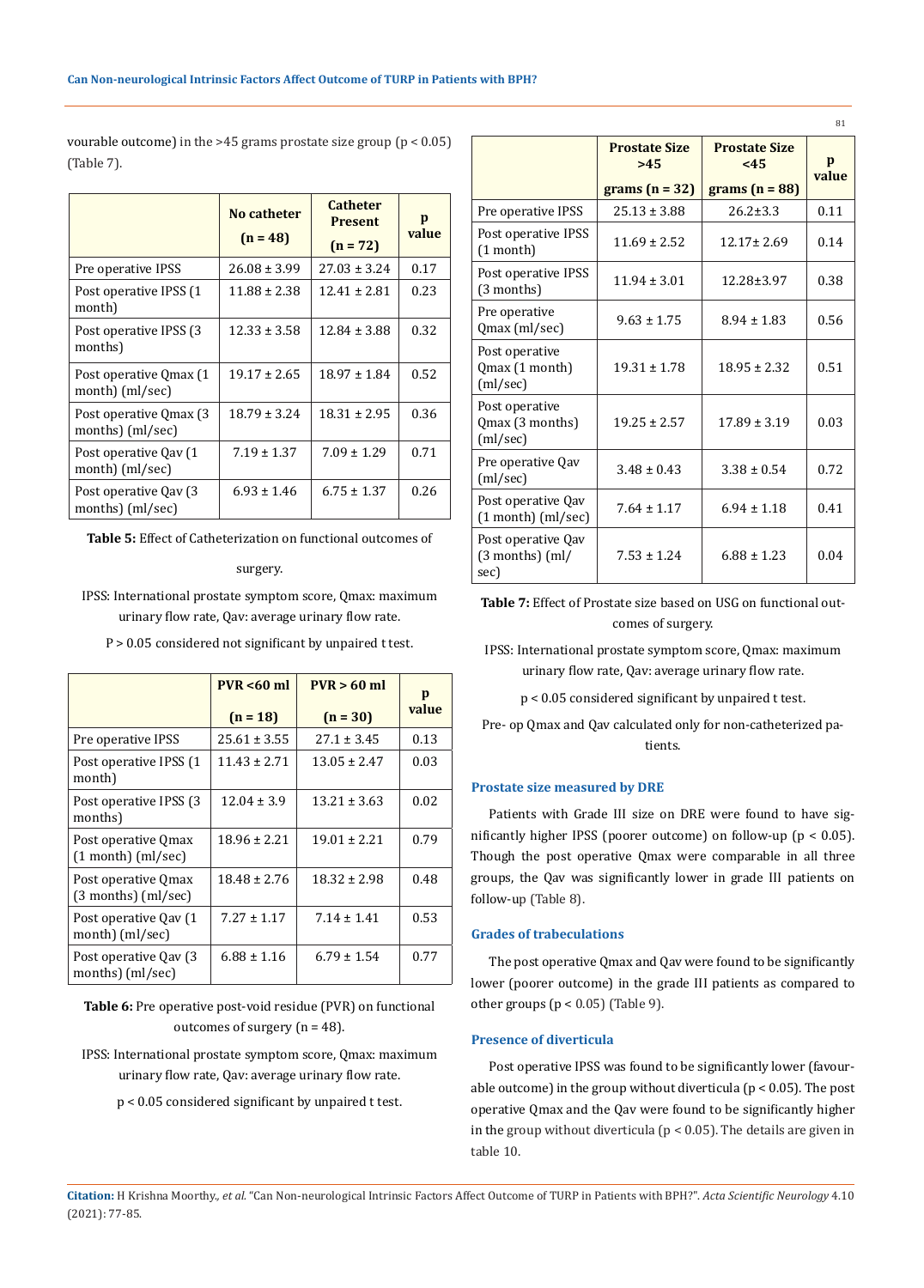# **Can Non-neurological Intrinsic Factors Affect Outcome of TURP in Patients with BPH?**

|                                        | Grade I $(n = 20)$ | Grade II $(n = 72)$ | Grade III $(n = 28)$ | p value |
|----------------------------------------|--------------------|---------------------|----------------------|---------|
| Pre operative IPSS                     | $24.8 \pm 4.37$    | $26.44 \pm 3.32$    | $28.5 \pm 2.85$      | 0.01    |
| Post operative IPSS (1 month)          | $11.9 \pm 2.47$    | $12.03 \pm 2.49$    | $13.86 \pm 2.91$     | 0.02    |
| Post operative IPSS (3 months)         | $12.1 \pm 2.91$    | $12.28 \pm 3.69$    | $14.14 \pm 4.26$     | 0.01    |
| Pre operative Qmax (ml/sec)            | $9.4 \pm 1.84$     | $8.89 \pm 1.79$     | $8.64 \pm 1.86$      | 0.09    |
| Post operative Qmax (1)                | $18.9 \pm 1.91$    |                     |                      |         |
| month) (ml/sec)                        |                    | $19.03 \pm 1.97$    | $19.07 \pm 2.95$     | 0.67    |
| Post operative Qmax (3)                |                    |                     |                      |         |
| months) (ml/sec)                       | $18.4 \pm 2.22$    | $18.23 \pm 3.29$    | $18.14 \pm 3.18$     | 0.56    |
| Pre operative Qav (ml/sec)             | $3.53 \pm 0.42$    | $3.4 \pm 0.49$      | $3.04 \pm 0.55$      | 0.12    |
| Post operative Qav (1 month) (ml/sec)  | $7.46 \pm 0.98$    | $7.35 \pm 1.38$     | $6.33 \pm 1.03$      | 0.03    |
| Post operative Oav (3 months) (ml/sec) | $7.31 \pm 0.92$    | $6.97 \pm 1.48$     | $5.84 \pm 1.08$      | 0.01    |

**Table 8:** Effect of prostate size based on DRE on functional outcomes of surgery.

IPSS: International prostate symptom score, Qmax: maximum urinary flow rate, Qav: average urinary flow rate.

p < 0.05 considered significant by unpaired t test.

Pre operative Qmax and Qav calculated only for non-catheterized patients.

|                                            | Grade 0          | <b>Grade I</b>   | <b>Grade II</b>  | <b>Grade III</b> |         |
|--------------------------------------------|------------------|------------------|------------------|------------------|---------|
|                                            | $(n = 28)$       | $(n = 50)$       | $(n = 30)$       | $(n = 12)$       | p value |
| Pre operative IPSS                         | $26.64 \pm 3.23$ | $25.44 \pm 3.71$ | $27.6 \pm 2.97$  | $29.33 \pm 3.56$ | 0.01    |
| Post operative IPSS (1 month)              | $12.24 \pm 1.7$  | $12.32 \pm 2.87$ | $12.93 \pm 2.4$  | $12.33 \pm 4.41$ | 0.21    |
| Post operative IPSS (3 months)             | $12.1 \pm 1.81$  | $13.12 \pm 4.61$ | $12.7 \pm 3.81$  | $12.34 \pm 3.44$ | 0.09    |
| Pre operative Qmax (ml/sec)                | $9.21 \pm 1.97$  | $9.08 \pm 1.91$  | $7.8 \pm 0.94$   | $9 \pm 2.61$     | 0.11    |
| Post operative Qmax (1 month)<br>(ml/sec)  | $19.07 \pm 1.64$ | $19.21 \pm 2.1$  | $19.33 \pm 2.55$ | $17.67 \pm 2.66$ | 0.13    |
| Post operative Qmax (3 months)<br>(ml/sec) | $19.08 \pm 2.23$ | $18.24 \pm 2.99$ | $18.47 \pm 3.89$ | $16.5 \pm 2.66$  | 0.02    |
| Pre operative Qav (ml/sec)                 | $3.45 \pm 0.47$  | $3.36 \pm 0.52$  | $3.35 \pm 0.43$  | $2.95 \pm 0.76$  | 0.14    |
| Post operative Qav (1 month)<br>(ml/sec)   | $7.13 \pm 1.53$  | $7.27 \pm 1.14$  | $7.1 \pm 1.21$   | $6.27 \pm 1.74$  | 0.03    |
| Post operative Qav (3 months)<br>(ml/sec)  | $7.22 \pm 1.65$  | $6.85 \pm 1.27$  | $6.57 \pm 1.35$  | $6.35 \pm 1.57$  | 0.01    |

**Table 9:** Effect of grades of trabeculation on functional outcomes of surgery.

IPSS: International prostate symptom score, Qmax: maximum urinary flow rate, Qav: average urinary flow rate.

p < 0.05 considered significant by unpaired t test.

82

**Citation:** H Krishna Moorthy.*, et al.* "Can Non-neurological Intrinsic Factors Affect Outcome of TURP in Patients with BPH?". *Acta Scientific Neurology* 4.10 (2021): 77-85.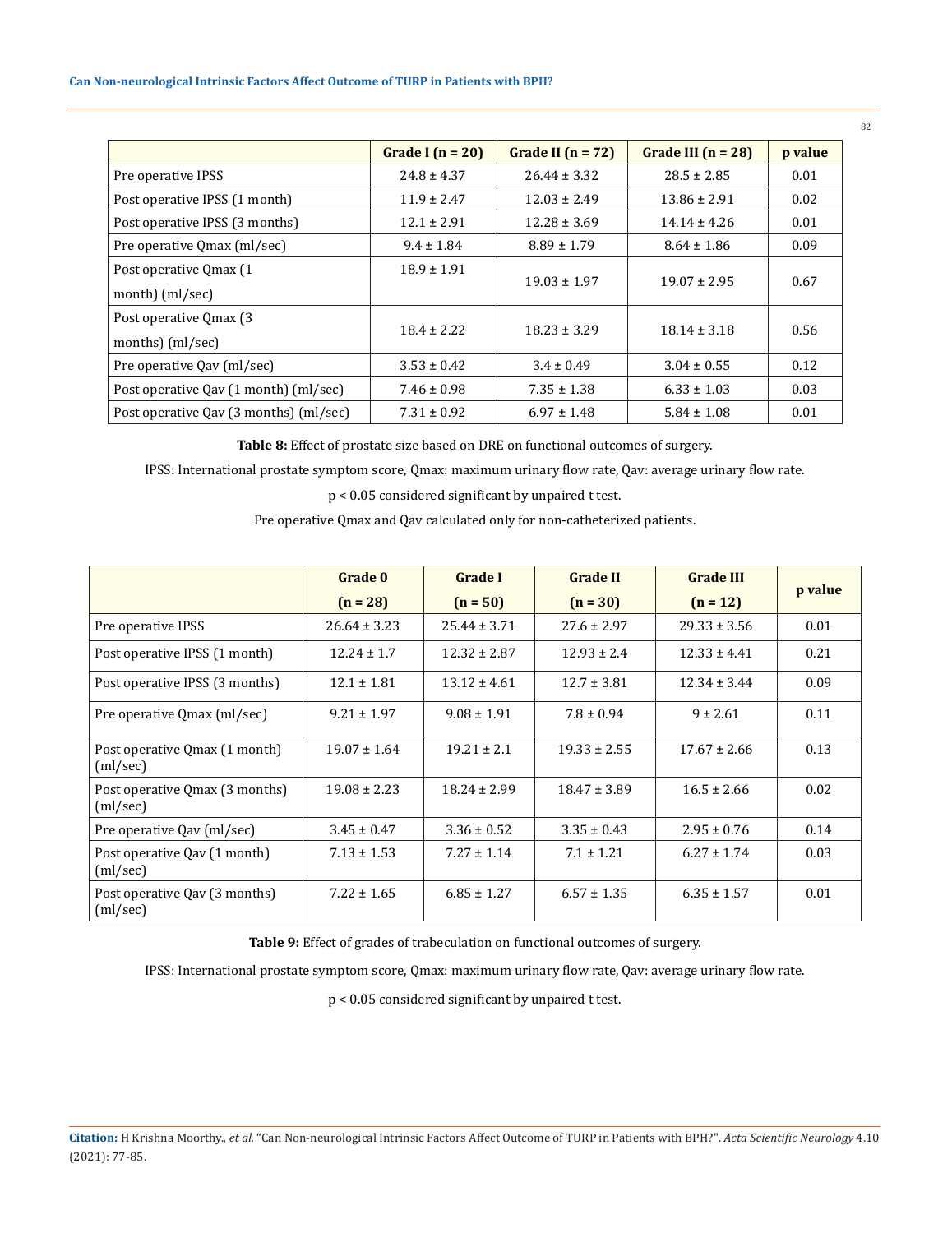|                                               | <b>Diverticula</b><br>present<br>$(n = 38)$ | <b>Diverticula</b><br>absent<br>$(n = 82)$ | p<br>value |
|-----------------------------------------------|---------------------------------------------|--------------------------------------------|------------|
| Pre operative IPSS                            | $28.53 \pm 3.17$                            | $27.78 \pm 3.42$                           | 0.41       |
| Post operative IPSS<br>$(1$ month)            | $13.26 \pm 3.46$                            | $12.05 \pm 2.14$                           | 0.03       |
| Post operative IPSS<br>(3 months)             | $13.74 \pm 4.85$                            | $12.22 \pm 3.05$                           | 0.04       |
| Pre operative Qmax<br>(ml/sec)                | $7.89 \pm 1.82$                             | $8.05 \pm 1.82$                            | 0.47       |
| Post operative Qmax<br>$(1$ month) $(ml/sec)$ | $18.79 \pm 2.32$                            | $19.17 \pm 2.13$                           | 0.08       |
| Post operative Qmax<br>(3 months) (ml/sec)    | $17.11 \pm 3.62$                            | $18.88 + 2.64$                             | 0.02       |
| Pre operative Qav<br>(ml/sec)                 | $3.22 \pm 0.58$                             | $3.39 \pm 0.49$                            | 0.39       |
| Post operative Qav<br>(1 month) (ml/sec)      | $6.87 \pm 1.40$                             | $7.25 \pm 1.27$                            | 0.19       |
| Post operative Qav<br>$(3$ months) $(ml/sec)$ | $6.25 \pm 1.49$                             | $7 \pm 1.31$                               | 0.01       |

**Table 10:** Effect of diverticula on functional outcomes of surgery.

IPSS: International prostate symptom score, Qmax: maximum urinary flow rate, Qav: average urinary flow rate.

p < 0.05 considered significant by unpaired t test.

Pre op Qmax and Qav calculated only for non-catheterized patients.

#### **Discussion**

TURP has evolved as the gold standard in surgical treatment of BPH due to its excellent, well-documented, and long term efficacy. However it has been reported that 20% of the patients had unfavorable results after TURP  $[4,9,10]$ . It is important to identify preoperative and intra-operative factors that may impact the degree of success of TURP, so that the influence of these factors could be considered before deciding the type of treatment modality adopted in such patients. Neurological changes in the urinary bladder in the form of detrusor over or underactivity have been described as the main cause for these poor results and therefore the role of preoperative urodynamic tests had been advocated to identify these changes prior to TURP. However many researchers found out that the poor results of TURP were also observed in patients with short term urinary obstruction also questioning the impact of neurological element as a confounding factor in the results. Literature search revealed a dearth of studies which have tried to analyze the impact of various non neurological intrinsic factors on outcome of TURP.

Significant decrease in IPSS was noted post operatively (p < 0.05) in all patients, while Qmax and Qav increased significantly on post operative assessment at 1 month and 3 months compared to baseline in patients without catheter. In the study by Milanos., *et al*. [11] similar results were noted. The IPSS decreased significantly at 6-month evaluation in the Milanos., *et al*. study, while the Qmax increased significantly as well. In the study by Hakenberg., *et al*. [12], the mean pre operative IPSS was  $19.68 \pm 0.83$  which decreased at 3-month postop follow up to  $9.75 \pm 0.96$ . The pre operative Qmax in this study was found to be 10.3 ml/s which increased to 17.36 ml/s at 3 month-follow-up. In the study by Hossain., *et al*. [13], the mean IPSS of preoperative, 1st month and 3rd month were 25.18 ± 1.45, 15.00  $\pm$  1.07 and 8.14  $\pm$  0.76 respectively. The mean ( $\pm$  SD) of the Qmax was 9.70 ± 1.20 ml/sec, 15.78 ± 1.42 ml/sec, and 18.78 ± 1.33 ml/sec in pre operative, 1st month, and 3rd month respectively. On literature search it was noted that most studies calculated either Qmax or Qav, while we calculated both the values which is actually a more holistic view of the urinary flow rate post surgery.

Though not many studies have evaluated the relation of factors various non-neurological intrinsic factors with post TURP outcomes, few studies which have had similar findings as ours. In our study, elderly patients >65 years had better results although various studies have shown that increased age of patients undergoing TURP may have poorer outcomes. Possible explanation given was prevalence of instrinsic detrusor underactivity rising with age, juxtaposed by a decrease of bladder outflow obstruction. Although detrusor underactivity is associated with axonal degeneration, fibrosis, muscle loss, as well as linked neurologic disease, it is not known whether there is an association with the geriatric status [14,15]. A study by Benjamin., *et al*. found that recurrent UTI and markers of obstructive uropathy (calculi, diverticula etc.) may be associated with a worser outcome following prostatectomy because of irreversible changes in the detrusor in this group of patients [16]. Similar findings were resonated in the study by Suhani., *et al*. where patients with UTI had worse outcomes based on IPSS, Qmax and Qav assessment, and these were replicated in our study as well. In our study, higher PVR was also associated with worse outcomes, which has been reported in other studies also [17].

# **Citation:** H Krishna Moorthy.*, et al.* "Can Non-neurological Intrinsic Factors Affect Outcome of TURP in Patients with BPH?". *Acta Scientific Neurology* 4.10 (2021): 77-85.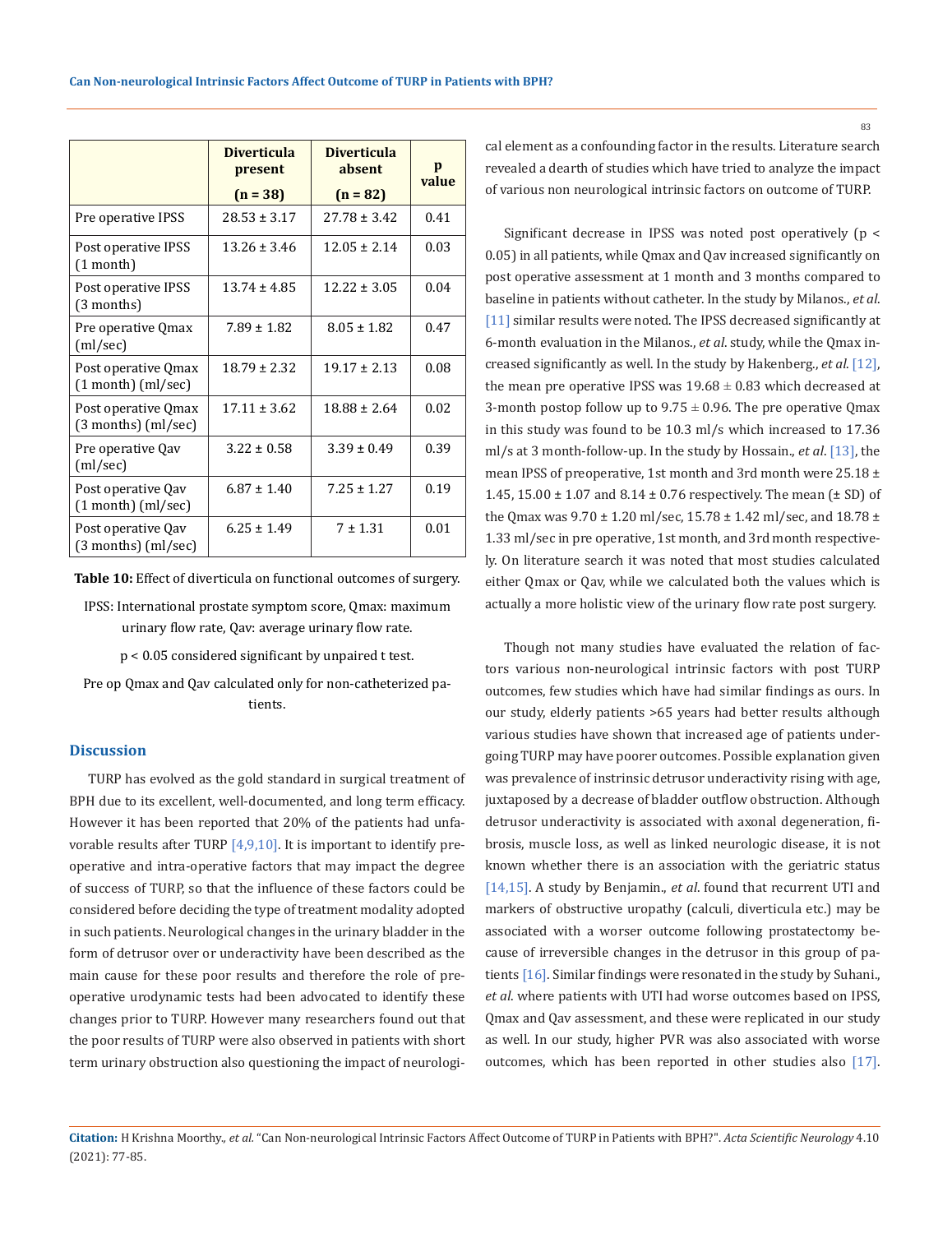Larger PVR causes chronic bladder distension, poor bladder compliance and hypotonia causing poor detrusor function as well as unsatisfactory post operative recovery following surgery [18]. The study by Suhani., *et al*. found that prostate size of more than 45 grams on abdominal ultrasound showed statistically significant improvement in their outcome parameters, in comparison to those with smaller size prostate. This finding was noted in our study as well. The study by Hakenberg., *et al.* also stated that pre operative larger prostate size is related with better symptom improvement after prostatectomy [19]. The strength of our study was that it took a holistic view of the functional outcomes by assessing the symptom improvement (by IPSS) as well as uroflowmetric improvement (Qmax and Qav). The study had a few limitations as well. The study was done in a limited number of patients at a single center on a smaller population group. The evaluation and follow-up were done till 3-months post-TURP. Future studies can collect data over a longer period to take into account the long-term outcomes.

#### **Conclusion**

The results of the study showed that elderly patients (>65years) and patients without UTI before TURP had better functional outcome after TURP. Though larger glands (>45grams) on USG had favourable outcome, grade III glands on DRE were found to have poorer outcome. Poorer outcome was also found in patients with higher grades of bladder trabeculations. However, there was no difference in outcome between catheterised and non-catheterised patients. We conclude that intrinsic factors other than neurological changes in the urinary bladder, which typically occur in long standing urinary obstruction, also significantly affect the results of TURP in patients with BPH. Large multicentric studies are required to extrapolate the results on a larger Indian population.

#### **Bibliography**

- 1. Arrighi HM., *et al*[. "Natural history of benign prostatic hyper](https://pubmed.ncbi.nlm.nih.gov/1714657/)[plasia and risk of prostatectomy: the Baltimore longitudinal](https://pubmed.ncbi.nlm.nih.gov/1714657/)  study of aging". *Urology* [38.1 \(1991\): 4-8.](https://pubmed.ncbi.nlm.nih.gov/1714657/)
- 2. Briganti A., *et al*[. "Benign prostatic hyperplasia and its aetiolo](https://www.sciencedirect.com/science/article/abs/pii/S156990560900133X)gies". *European Urology* [8.13 \(2009\): 865-871.](https://www.sciencedirect.com/science/article/abs/pii/S156990560900133X)
- 3. [De Reijke TM and Klarskov P. "Comparative efficacy of two](https://pubmed.ncbi.nlm.nih.gov/15049986/)  [α1‐adrenoreceptor antagonists, doxazosin and alfuzosin, in](https://pubmed.ncbi.nlm.nih.gov/15049986/)  [patients with lower urinary tract symptoms from benign pros](https://pubmed.ncbi.nlm.nih.gov/15049986/)tatic enlargement". *BJU International* [93.6 \(2004\): 757-762.](https://pubmed.ncbi.nlm.nih.gov/15049986/)
- 4. Lodh B., *et al*[. "Digital rectal grading of benign prostatic hyper](https://www.jmgims.co.in/article.asp?issn=0971-9903;year=2016;volume=21;issue=1;spage=40;epage=45;aulast=Lodh)[plasia: Where does it stand today?"](https://www.jmgims.co.in/article.asp?issn=0971-9903;year=2016;volume=21;issue=1;spage=40;epage=45;aulast=Lodh) *Journal of Mahatma Gan[dhi Institute of Medical Sciences](https://www.jmgims.co.in/article.asp?issn=0971-9903;year=2016;volume=21;issue=1;spage=40;epage=45;aulast=Lodh)* 21.1 (2016): 40.
- 5. [Gürbüz C and Drake MJ. "Where can urodynamic testing help](https://europepmc.org/article/pmc/6469732)  [assess male lower urinary tract symptoms?"](https://europepmc.org/article/pmc/6469732) *Turkish Journal of Urology* [45.3 \(2019\): 157-163.](https://europepmc.org/article/pmc/6469732)
- 6. El-Zawahry A., *et al*[. "The Use of Urodynamics Assessment Be](https://pubmed.ncbi.nlm.nih.gov/27535043/)[fore the Surgical Treatment of BPH".](https://pubmed.ncbi.nlm.nih.gov/27535043/) *Current Urology Report* [17.10 \(2016\): 73.](https://pubmed.ncbi.nlm.nih.gov/27535043/)
- 7. Clement KD., *et al*[. "Invasive urodynamic studies for the man](https://pubmed.ncbi.nlm.nih.gov/25918922/)[agement of lower urinary tract symptoms \(LUTS\) in men with](https://pubmed.ncbi.nlm.nih.gov/25918922/)  voiding dysfunction". *[Cochrane Database of Systematic Reviews](https://pubmed.ncbi.nlm.nih.gov/25918922/)*  [28.4 \(2015\): CD011179.](https://pubmed.ncbi.nlm.nih.gov/25918922/)
- 8. Drake MJ., *et al*[. "Diagnostic Assessment of Lower Urinary](https://pubmed.ncbi.nlm.nih.gov/32616406/)  [Tract Symptoms in Men Considering Prostate Surgery: A Non](https://pubmed.ncbi.nlm.nih.gov/32616406/)[inferiority Randomised Controlled Trial of Urodynamics in 26](https://pubmed.ncbi.nlm.nih.gov/32616406/)  Hospitals". *[European Urology](https://pubmed.ncbi.nlm.nih.gov/32616406/)* 78.5 (2020): 701-710.
- 9. Kaplan SA., *et al*[. "Differential diagnosis of prostatism: a 12](https://pubmed.ncbi.nlm.nih.gov/8632561/) [year retrospective analysis of symptoms, urodynamics and](https://pubmed.ncbi.nlm.nih.gov/8632561/)  [satisfaction with therapy".](https://pubmed.ncbi.nlm.nih.gov/8632561/) *Journal of Urology* 155 (1996): [1305-1310.](https://pubmed.ncbi.nlm.nih.gov/8632561/)
- 10. Hakenberg OW., *et al*[. "The follow-up of patients with unfa](https://pubmed.ncbi.nlm.nih.gov/10532975/)[vourable early results of transurethral prostatectomy".](https://pubmed.ncbi.nlm.nih.gov/10532975/) *British [Journal of Urology](https://pubmed.ncbi.nlm.nih.gov/10532975/)* 84 (1999): 799-804.
- 11. Milonas D., *et al*[. "The effect of complete transurethral resec](https://www.ncbi.nlm.nih.gov/pmc/articles/PMC4526604/)[tion of the prostate on symptoms, quality of life, and voiding](https://www.ncbi.nlm.nih.gov/pmc/articles/PMC4526604/)  function improvement". *[Central European Journal of Urology](https://www.ncbi.nlm.nih.gov/pmc/articles/PMC4526604/)*  [68 \(2015\): 169-174.](https://www.ncbi.nlm.nih.gov/pmc/articles/PMC4526604/)
- 12. Hakenberg OW., *et al*[. "Preoperative urodynamic and symptom](https://pubmed.ncbi.nlm.nih.gov/12603418/)  [evaluation of patients undergoing transurethral prostatecto](https://pubmed.ncbi.nlm.nih.gov/12603418/)[my: analysis of variables relevant for outcome".](https://pubmed.ncbi.nlm.nih.gov/12603418/) *BJU International* [91 \(2003\): 375-379.](https://pubmed.ncbi.nlm.nih.gov/12603418/)
- 13. Hossain MA., *et al*. "Effects of Transurethral Resection of Prostate (TURP) on Quality of Life in Case of Benign Prostatic Hyperplasia". *JNINB* 5.2 (2019): 143-147.
- 14. [Aldamanhori R and Chapple CR. "Underactive bladder, detru](https://pubmed.ncbi.nlm.nih.gov/28221218/)[sor underactivity, definition, symptoms, epidemiology, etio](https://pubmed.ncbi.nlm.nih.gov/28221218/)pathogenesis, and risk factors". *[Current Opinion in Urology](https://pubmed.ncbi.nlm.nih.gov/28221218/)*  [27.3 \(2017\): 293-299.](https://pubmed.ncbi.nlm.nih.gov/28221218/)

**Citation:** H Krishna Moorthy.*, et al.* "Can Non-neurological Intrinsic Factors Affect Outcome of TURP in Patients with BPH?". *Acta Scientific Neurology* 4.10 (2021): 77-85.